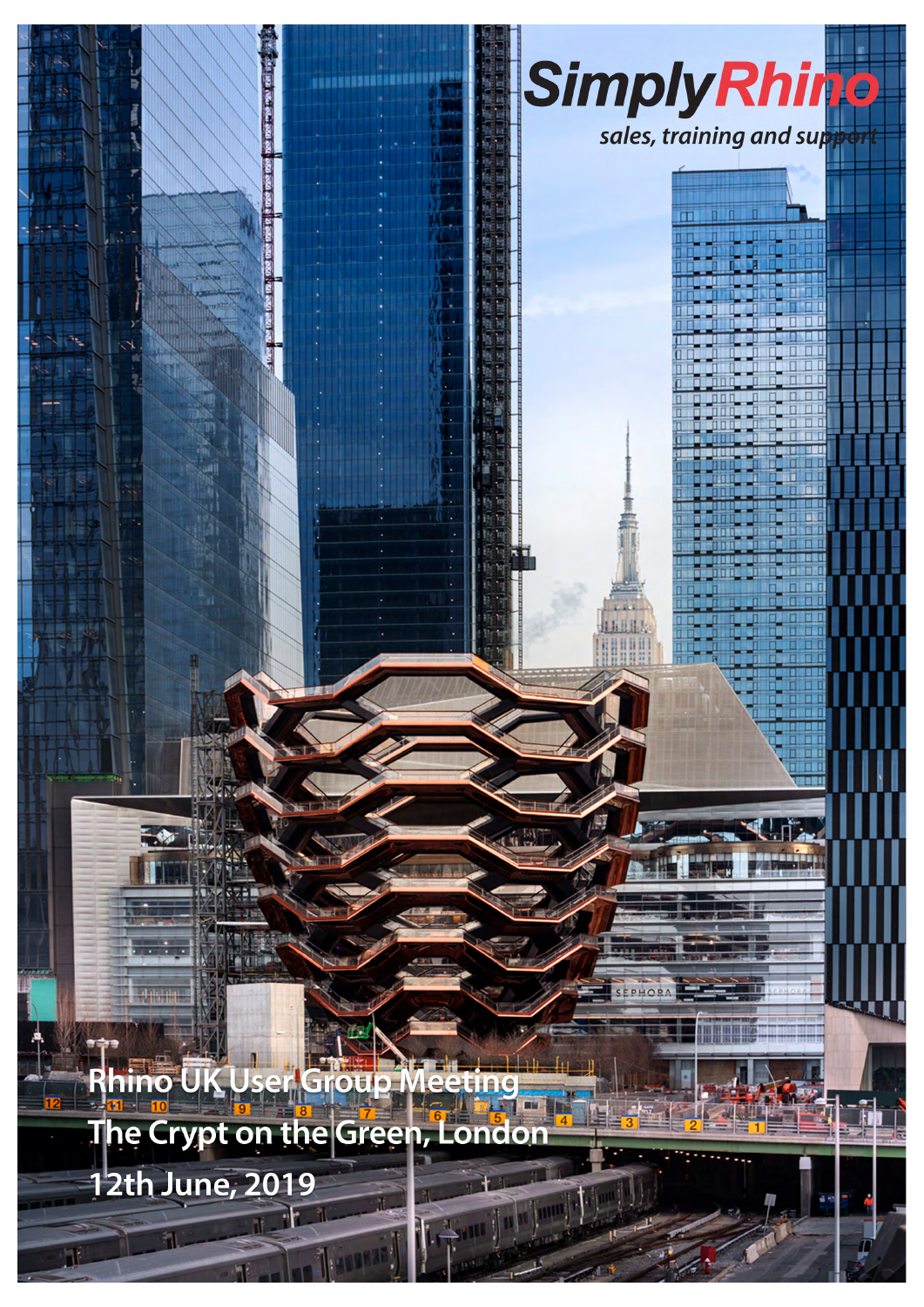## Simply Rhino presents the Rhino UK User Group Meeting 2019

#### **Wednesday, June 12th, 2019**

The Crypt on The Green, London, EC1R 0EA

- The Rhino UK UGM is a one-day conference and exhibition
- There are 10 separate presentations of up to 30 minutes duration throughout the day
- The UGM is fully catered with ample breakout times

Meet with the following Partners all within the same Conference & Exhibition space:

Chaos Group –V-Ray Next for Rhino McNeel –Rhino v6 and beyond Formlabs – The Form 3 Printer PNY – Nvidia Graphics Cards SCAN – Workstations for Rhino & Rendering VisualARQ – Flexible BIM for Rhino LandsDesign – Landscaping Software for Rhino Mirrakoi with XirusCAD Ennoble – Design with Swarovski Crystals & Gemstones in Rhino

















# ennoble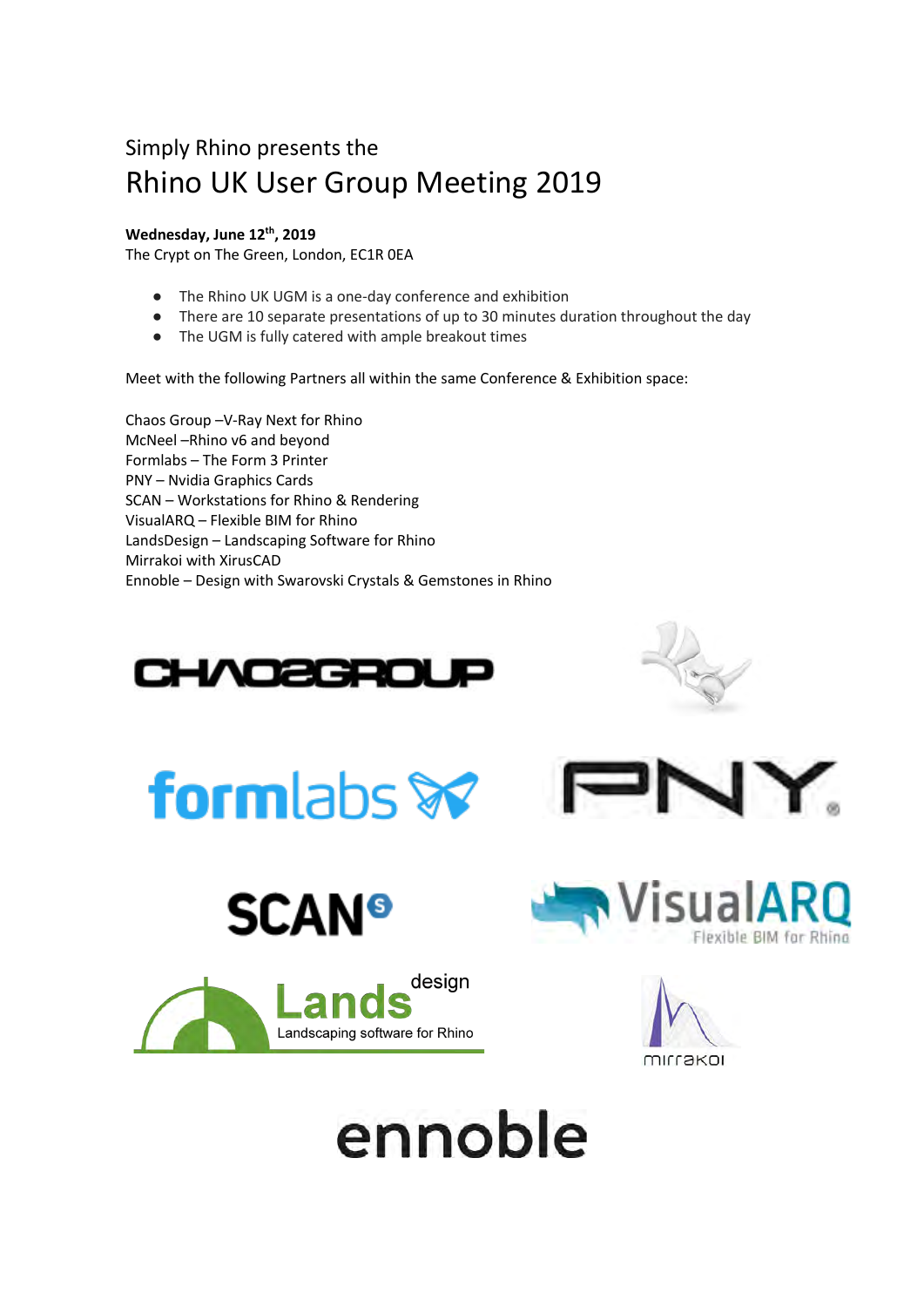#### **Day Agenda:**

#### 09:30 | Morning Session



**Paul Cowell | Simply Rhino** – Introduction to the meeting

**1 - Carlos Perez | McNeel** – Rhino Roadmap

**2 - Chris Johnson | Speedo** - A new generation of racing goggle developed with the new generation of athletes – Fastskin Pure Focus goggle

3 - Pablo Zamorano | Heatherwick - Translating complex geometry for real-world fabrication: a Heatherwick Studio approach

11:00 | Morning Break



**4 - Lee Simmons | Lee Simmons Art** - The theory of a synthesis that brings together art, architecture and design

**5 - Graham Hench | Swarovski** - Ennoble for Crystal & Gemstone Designs

#### **6 - Oliver Salway | Softroom** -

Creating the kilometre-long parametric 'Flow Wall' for Turkish Airlines at the new Istanbul Airport

13:15 | Lunch Break